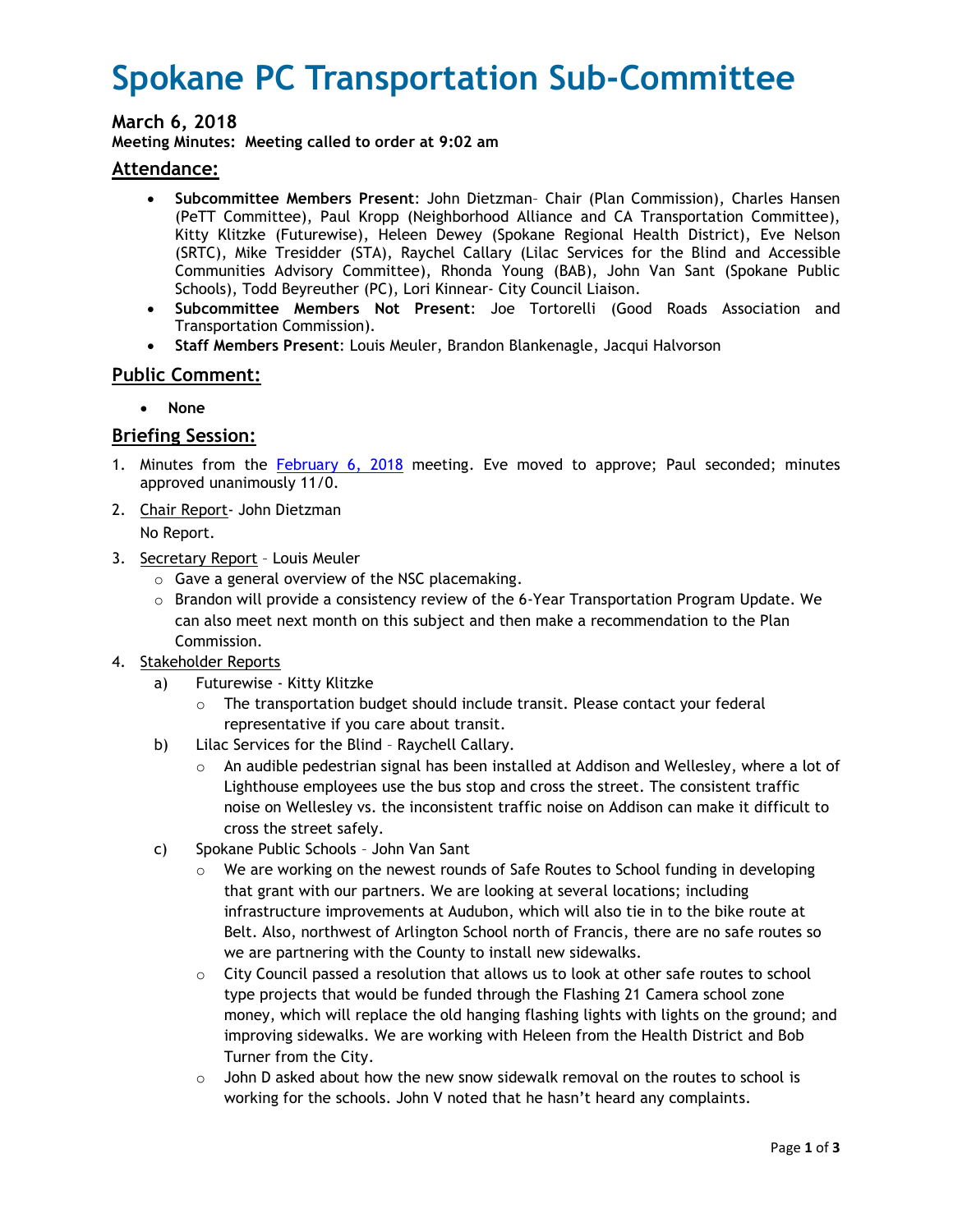- d) WSDOT Char Kay
	- o No report.
- e) Bicycle Advisory Board Rhonda Young
	- o No Report.
- f) Council Liaison Report Lori Kinnear District 2
	- $\circ$  Last night Council put restrictions on companies that are filming reality TV shows including requiring permits and getting permission from people being filmed. We had a lot of testimony.
	- $\circ$  Passed an ordinance to waive permit fees for solar installation and e-car charging stations.
	- $\circ$  Sonneland property is being developed by Jim Frank 240 residences. 150 people showed up at a meeting last week concerned about congestion and traffic flow at Crestline and  $37<sup>th</sup>$ . No permits have been issued yet. Jim Franks will pay all impact fees and this money can go toward sidewalks. SEPA can require mitigation as well. This project is consistent with infill the City is working towards. Some zoning is commercial which will allow multi-family along with single family.
- g) STA Mike Tresiddor
	- $\circ$  Moving forward with the CCL just completed an open house with over 200 comments. Working with Spokane Arts and the neighborhoods on station identification. Feeling comfortable with federal funding, which is on-going.
- h) Spokane Regional Health District Heleen Dewey
	- $\circ$  Avista had a round of funding for agencies to install electric car charging stations, and are giving away electric cars; SRHD applied and were successful. The Safe Routes to School program is addressing education, encouragement, enforcement, and engineering. We are wrapping up our program plan for 2018-2020, and looking at adding nine additional elementary schools in the district. The Walking School Bus at Cooper Elementary will be starting this spring, which addresses chronic absentee rates. Using photo ticketing dollars, we have funds to implement programs this spring and fall.
	- i) **Charles Hansen**
		- $\circ$  Charles attended a NSC charrette. Got application in for traffic calming to install sidewalks along Pittsburgh and Whitman, and flashing light application for Rogers.
- j) **Paul Kropp** 
	- $\circ$  Noted the benefit of the Walking School Bus: 10-15 minutes the kids get to socialize, they are more ready for class when they arrive at school.
	- o PeTT committee Brandon gave a presentation on the new street standards.
	- o We have the Forum on Speed Limits this month.
- k) **Plan Commission – Todd Beyreuther**
	- o No report.
- l) **SRTC - Eve Nelson** 
	- $\circ$  Our board is meeting this Thursday, and we have a \$39M influx of grants that we will be making decisions on. Councilmembers Kinnear and Burke will be there. Some grant money wil be used for studies including SR 195 and I-90; Division St; capital maintenance and road preservation; and theSpokane Regional Traffic Management Center.